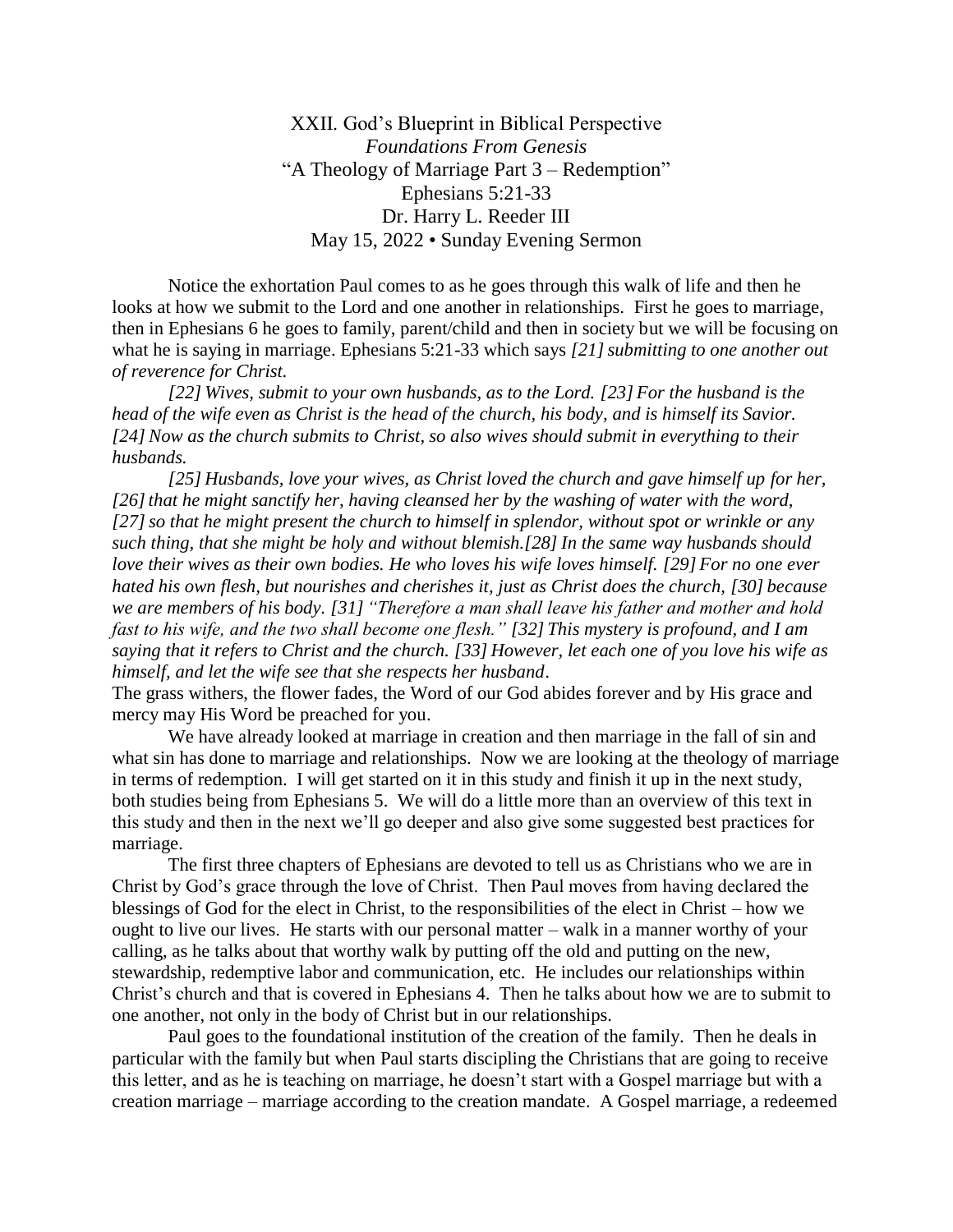marriage is one that returns back to the sanctity of marriage in creation. It will build on it as well but it doesn't start with a new concept of marriage. Christianity doesn't develop a new doctrine of marriage in the name of the work of the Gospel. No, the work of the Gospel reclaims the sanctity of marriage.

Because Paul starts with the doctrine of marriage there is something that we are reminded of. Paul quotes Genesis 2:24 in Ephesians 5:31 which says *[31] "Therefore a man shall leave his father and mother and hold fast to his wife, and the two shall become one flesh."* In the Gospels, when Jesus is challenged about marriage and divorce He answers the question by going back to Genesis 2:24 also. The reason I point this out so much is that I believe everything that we need foundationally for life to the glory of God in Christ is found in the book of Genesis.

The origin of time, space, matter, sin, grace, etc. are included and declared for us in the book of Genesis and it's why I believe it's the most attacked and in some cases the most hated book of the Bible. The most hated of Genesis is Genesis 1 through 11 and in particular Genesis 1 through 3. It is the place of most constant assault both outside the church and inside the church where apostasy has begun. The very place that would confront our rebellion against God in society is the very place where the attack is given to us.

If Jesus is quoting from Genesis 2:24 do you think it's important toward the doctrine of marriage? Yes and what affirms this even more is that Paul uses Genesis 2:24 when he talks about the doctrine of marriage as well. It's crucially important. Paul is affirming the historicity, the transgenerational and the transcultural truth that is revealed in the book of Genesis. Paul is not treating it as myth, allegory, fable or speculation. He is treating it as a historical narrative – this is what God did. To begin space, time and matter and to end space, time and matter – therefore the book of Genesis is transcultural in what it reveals about who God is and what God has done as Creator, Redeemer and Sustainer.

It is also a declaration of the sanctity of marriage. We live in a society right now that says to God 'we will define marriage the way we desire to define marriage.' You can be assured that God will not be mocked. You can break God's law but when you break God's law it will eventually break you. You cannot build a society on the whims, the fashions, the fads and perversities of a culture in rebellion against God. There will be consequences to it and it won't be long until they are felt.

We start on a creation foundation of what marriage is. A marriage is a covenantal, monogamous, heterosexual, conjugal relationship. That means it has a covenant with a sign and seal of that covenant. It has promises, commitments, vows with statements of intent. It is between one man and one woman. The man and woman are joined in the deepest of intimacy spiritually, emotionally, biologically, physically and sexually for they become one flesh. God has so created it to be this way, drawn us to be this way and God has so established it. The sign and seal of this relationship is not a ring for that's just a cultural conventional we do in a wedding ceremony to be appropriate in public affairs but actually it is upon the consummation of this union before God. I'm fully aware in the eyes of the state when the vows are taken then the marriage is legal. A covenant has a sacramental sign and seal but marriage is not a sacrament. So what is the sign and seal of the marriage – it's the consummation upon the marriage bed.

I'm fully aware that there are issues that happen because of sin in society where sometimes people can't get to that point of consummation therefore intimacy can be expressed in multiple ways but in this study I'm not going beyond that for two reasons. One I'm in a pulpit and two I get embarrassed. Hebrews 13:4 says *[4] Let marriage be held in honor among all, and let the marriage bed be undefiled, for God will judge the sexually immoral and adulterous*. So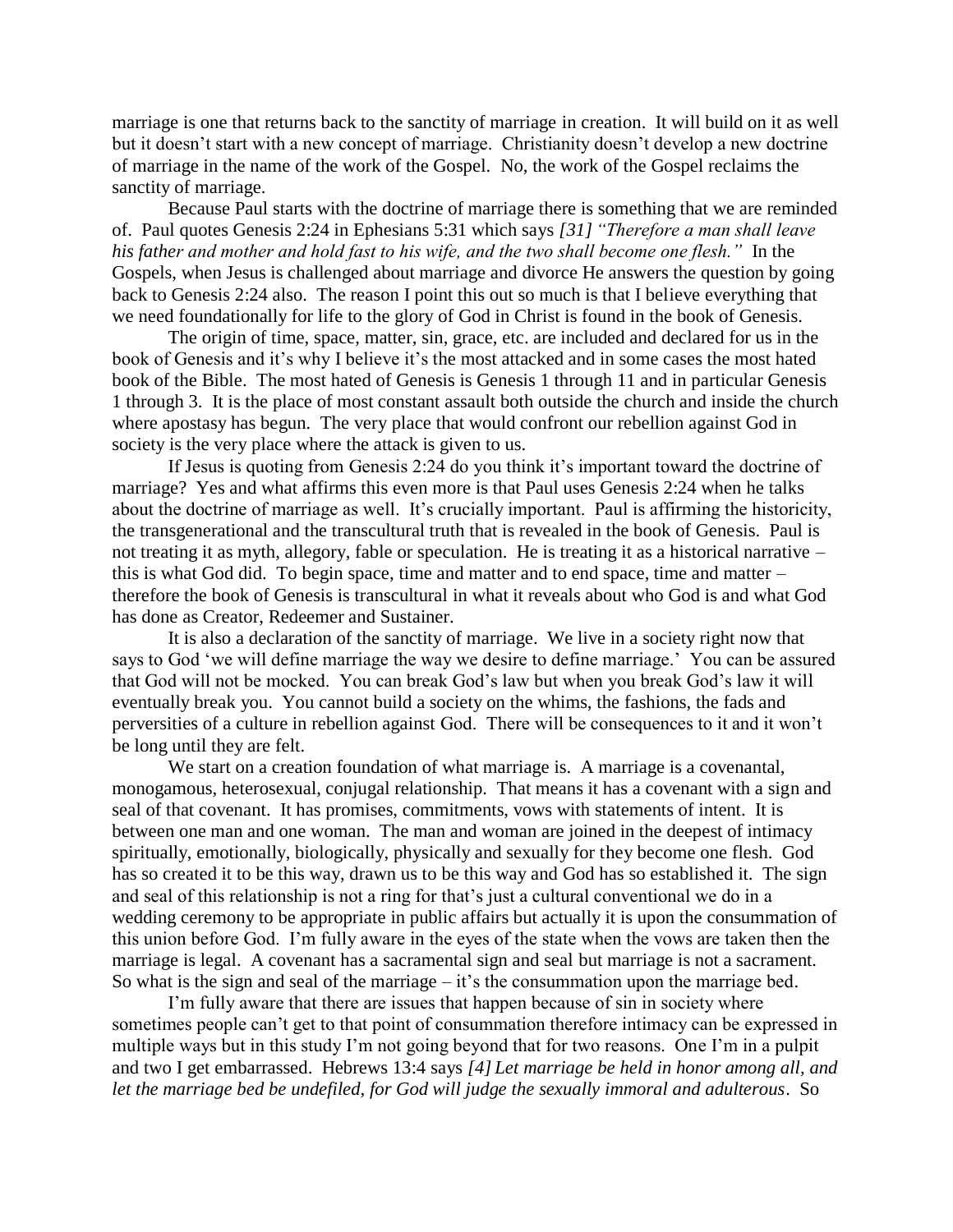the sexual relationship is either shameless in the sanctity of marriage or it is in rebellion with shame and guilt that comes outside of marriage. The writer of Hebrews puts it into two categories – 'the honorable sexuality of the marriage bed.' That's what happens in the wedding ceremony.

If you map out marriage in the Old Testament you would see it begins with a commitment which then moves to a ceremony and then to the marriage bed and the consummation. It has three steps – the commitment/consensus, the ceremony and the consummation. In the ceremony is set up a Biblical covenant of marriage thus the marriage bed becomes the sign and seal of the relationship which is where the consummation has taken place. This is the basic layout that the Scripture gives us.

For instance, we see this with Mary and Joseph. They had the commitment/consensus but they had not yet had the ceremony (the wedding feast) or the consummation (where they would become one). The commitment was still considered a binding contract and that's why Mary would be called a wife but Joseph knew there was no way he could be the father of the child she was carrying in the womb because there had been no ceremony and consummation. The commitment carried much more weight than our engagements do for to have finished or ended the commitment there would have had to have been a divorce because it was a public commitment that had been made. We do know that the baby she was carrying had come from the Spirit of God who places the Son of God in her womb.

I want you to see that you start with a Christian marriage, not by building what we think is a Christian marriage but we go right back to creation. This is where Paul starts when he disciples those back at the church in Ephesus, back at Genesis 2:24. Paul shows them what marriage is to be as God designed it – the historicity of it, the transcultural and transgenerational nature of it, but he also takes them to the reality of the fall as this text acknowledges there is a fall.

How does this text acknowledge the fall? Ephesians 5:22-24 says *[22] Wives, submit to your own husbands, as to the Lord. [23] For the husband is the head of the wife even as Christ is the head of the church, his body, and is himself its Savior. [24] Now as the church submits to Christ, so also wives should submit in everything to their husbands.* Why would Paul tell the wives to submit and not only submit but to submit to their own husband? Then the wife is to submit to her husband in everything, so why would Paul bring focus to this?

Then in the following text, why does Paul go to the matter of loving his wife? As the wife received an example, an illustration in the bride as the churches relationship to Christ to guide her, now the husband gets an illustration and that is the Bridegroom Christ for His bride and that love is defined. Ephesians 5:25-33 says *[25] Husbands, love your wives, as Christ loved the church and gave himself up for her,* [26] that he might sanctify her, having cleansed her by *the washing of water with the word, [27]so that he might present the church to himself in splendor, without spot or wrinkle or any such thing, that she might be holy and without blemish. [28]In the same way husbands should love their wives as their own bodies. He who loves his wife loves himself. [29] For no one ever hated his own flesh, but nourishes and cherishes it, just as Christ does the church, [30] because we are members of his body. [31] "Therefore a man shall leave his father and mother and hold fast to his wife, and the two shall become one flesh." [32] This mystery is profound, and I am saying that it refers to Christ and the church. [33] However, let each one of you love his wife as himself, and let the wife see that she respects her husband*.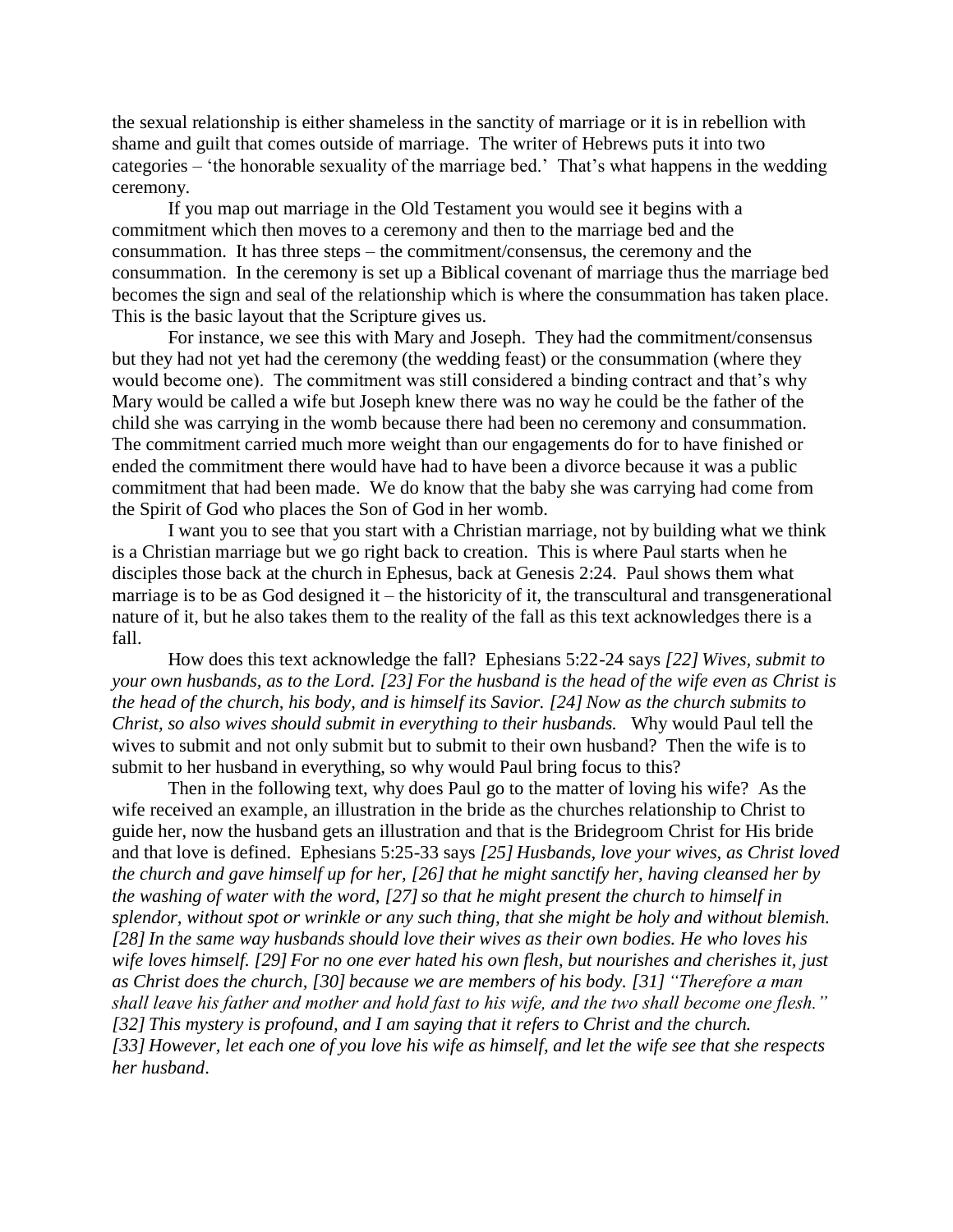The first illustration the husband is given is to love his wife as Christ loves the church and gave Himself up for her and the second illustration he is given is to love his wife as he does his own body. Unless the insanity of sin has taken over nobody mutilates their own body unless they have been carried away by sin. We take care of our bodies and we should know because there are numerous multi-billion dollar companies built around this whole idea. My grandmother put on so many different creams before she went to bed, I lost count. Now, our bodies are groaning for they are not going to last but praise the Lord we will get a new body, but we're told to take care of our bodies because it is a temple of the Holy Spirit and bodily discipline is of some profit (I Corinthians 6:19-20). The husband is not only to take care of himself but of her for his wife is part and parcel of the husband. The husband is not to think any more outside of his relationship with his wife. This was started when you were leaving and cleaving.

The creation says one plus one equals one and nothing else. When you leave you have now started a new family where the previous immediate family becomes your extended family. So when my daughter got married I did lose a daughter and I didn't just gain a son, but once they were united now I get both of them and I become a part of that extended family that they now have as their family, just they are a part of my wife and I and our extended family. It is so crucial to understand the leaving and cleaving to become one and once you become one you never do anything in life as a husband apart from the knowledge of your union with your wife. She is part and parcel of you as your very own body.

A husband's love for his wife ought to nourish her and cherish her. The husband's sacrificial love moves her spiritually – you wash her with the water of the Word. A husband's daily love is love in which he is nourishing and cherishing her in your relationship and in her responsibilities in life, because we are members of His body.

Paul brings us to these multiple responsibilities but know what Paul assumes in the Ephesians text. Why would I have to wash my wife with the water of the Word unless there was growth she needed in grace and why would I have to be reminded to love my wife? Why would she need to be reminded to submit to me? We answered this when we studied the fall and what happens when the curse of sin enters the world. The curse that came upon Eve (the woman) was the Eve principle which affects her marriage and her daughters. The Eve principle is that women who are born would be born with the impulse and compulsion as predators of their husband's position – it preys on his position. This is the curse of sin when we are born with a sin nature from the line of Eve. The woman's compulsion is to take her husband's position and responsibilities.

The next text of the curse of sin for the man says that he will rule over the wife. The noun form of the word rule is the word for tyrant. So the man in his sinfulness will tyrannize his wife and he does this in one of two ways – either ignoring them and leaving them out to fin for themselves or intimidating them physically, verbally or emotionally. These are dastardly acts of sin. This is why Paul when he talks of the Christian marriage lays before men two responsibilities. One is the man is head of his wife as Christ is to the church where the man is called to lead his wife as Christ leads and Christ leads by serving. Christ takes the towel and washes the feet of the church in the Upper Room. Men are called to servant leadership – not dictatorial leadership or tyrannical leadership but leadership with a servant's heart.

Even in shepherding leadership the rod and staff in the hands of the Good Shepherd – they comfort. The rod is used to tend the sheep as the hook rescues them. The rod is also used to defend the sheep as the pointed end wards off the adversaries. Men are called to servant leadership and our wives do not exist for our fame, our applause or simply to meet our needs.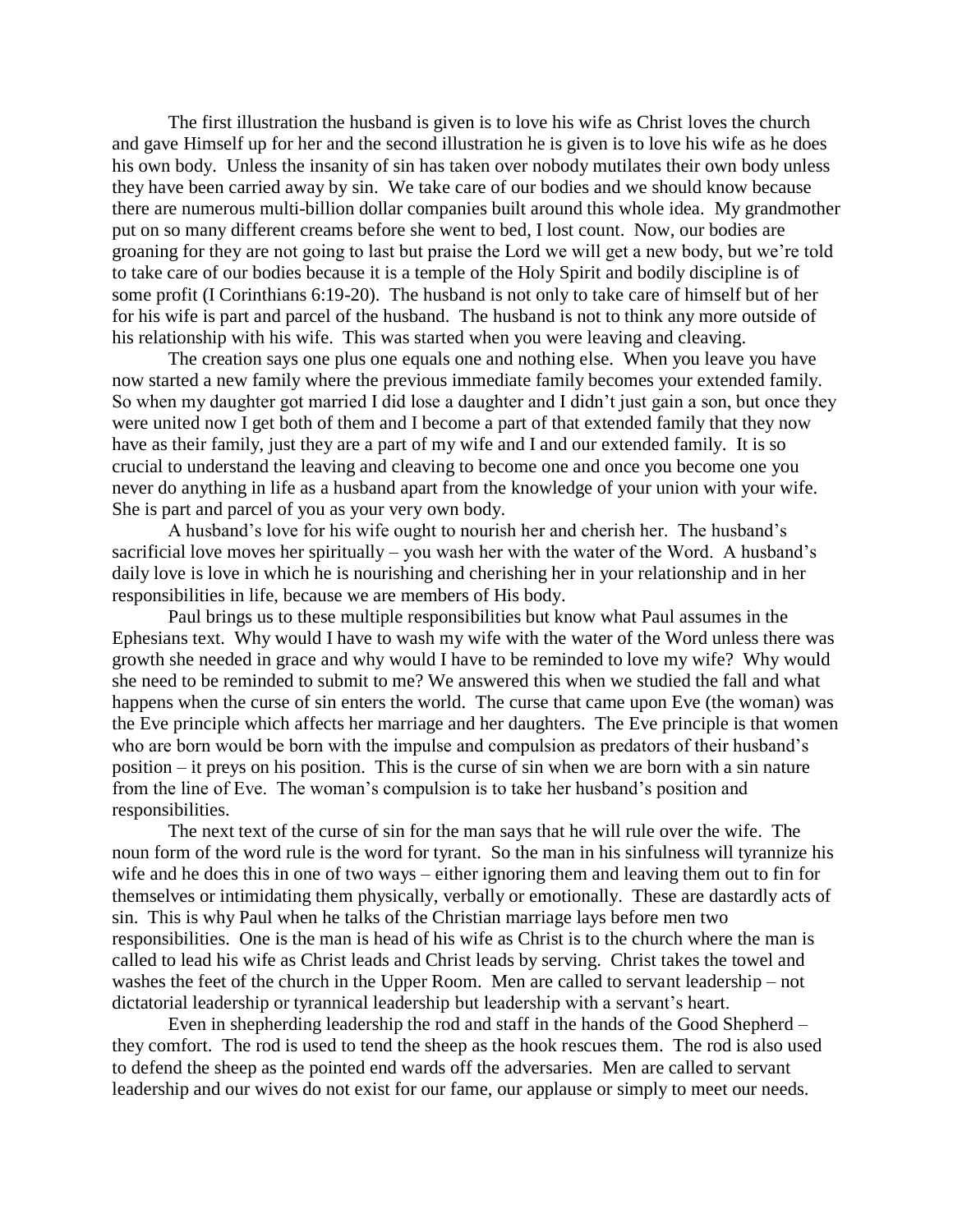When you get married it is a call from Christ to shepherd, to serve, to lead with a shepherd's heart and servant leadership. The shepherd lays down his life for the sheep.

Then the husband is called to love her and you love her through your shepherding and servant leadership and sacrificial love as you nourish her. You love your wife as Christ loves the church and gave Himself up for her. This is a sacrificial love and leadership that you give to her. I want you to see these principles in light of the fall and in the next study we'll go over some suggested best practices that we won't do perfectly but will help in nourishing the marriage. The reason we are asked to love and lead in this way is because in us is an old man that would cause us to tyrannize our wives and we're called to say 'no' to that. We are called to have a countercultural marriage that is not like the world's and we don't just run through wives until we get the one that we can manage them to do whatever we want them to do.

No, when we have made a commitment it is one man, one woman, one life and the husband's calling is to love them and lead them. The wife's calling is not to compete or conquer their husband but to come alongside of their husband in submission. Eve came from Adam's side, not his head to be over him or his feet to be under him but to come alongside him to be a helper completer. The side/rib is that which is closest to the heart so we cherish her – heart of my heart. I love Martin Luther's nickname for his wife and that was prime rib (smile). We cherish, nurture, willing to sacrifice, serve, love and lead them. The wife submits, honors, and respects her husband.

Proverbs 12:4 says *[4] An excellent wife is the crown of her husband, but she who brings shame is like rottenness in his bones*. Probably, just as men resort to their resources, size and strength as tyrants, sometimes women can very powerfully resort to the facility of the tongue that absolutely destroys that which is in a man's heart. I want you to see that responsibilities don't just come out of the blue. There is in a sense when I'm supposed to submit to my wife and I certainly want my wife to love me. This Ephesians text centers on my love and leadership for her but there are other texts of Scripture that tell her to love me. Yet in this text Paul focuses on submission and honor for the woman and her relationship with her husband. Paul is combating the fall here. He is telling us that God's grace in our marriages is greater than sin's curse. Therefore instead of men tyrannizing, we have men sacrificing, serving, nourishing and loving with servant and shepherding leadership and we can have this by God's grace and only in God's grace and His Spirit. Look at how distinctive that would be before a watching world.

Secondly, we have women who don't desire their husband's position. They realize, praise the Lord, they're different and they are different for a reason. Yes we are both made in the image of God and bear the image of God but we are made different so that we can unite for we're not just a partnership of repetition. When God said it wasn't good for Adam to be alone He didn't make another Adam – He made Eve, the reflection and therefore they were joined together as they were fitly made physically, biologically, emotionally, intellectually, spiritually and sexually. God made Adam a corresponding helpmate.

So I have given you the responsibilities of a husband and a wife and I will be coming back to them in the next study when we give suggested best practices to help our marriages. When we each do our responsibilities in His Spirit we are getting back to the creation order when God joined them together He said it was very good. We can go beyond there in the adversity of the face of a fallen world as we establish a counterculture in the face of this world. I long for this culture to embrace some facsimile of Christian marriage by common grace, but I don't expect it until God's people build Christian marriages that honor the creation mandate of marriage that overcome the power of sin in relationships by the power of God's grace.